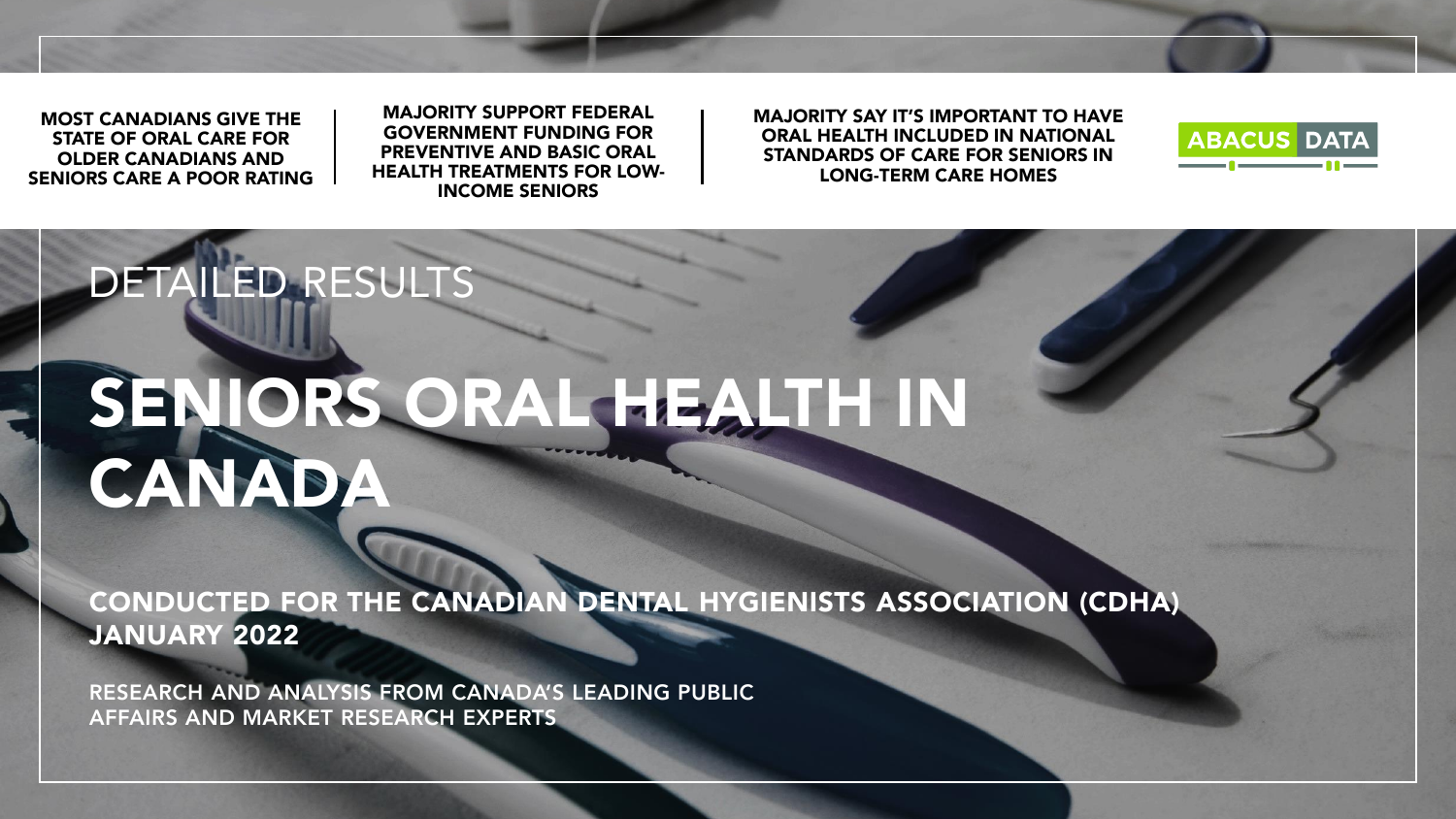## METHODOLOGY

The survey was conducted with 2,200 Canadian residents from January 7 to 12, 2022. A random sample of panelists were invited to complete the survey from a set of partner panels based on the Lucid exchange platform. These partners are typically double opt-in survey panels, blended to manage out potential skews in the data from a single source.

The margin of error for a comparable probability-based random sample of the same size is  $+\sqrt{2}$ . 2.24%, 19 times out of 20.

The data were weighted according to census data to ensure that the sample matched Canada's population according to age, gender, educational attainment, and region. Totals may not add up to 100 due to rounding.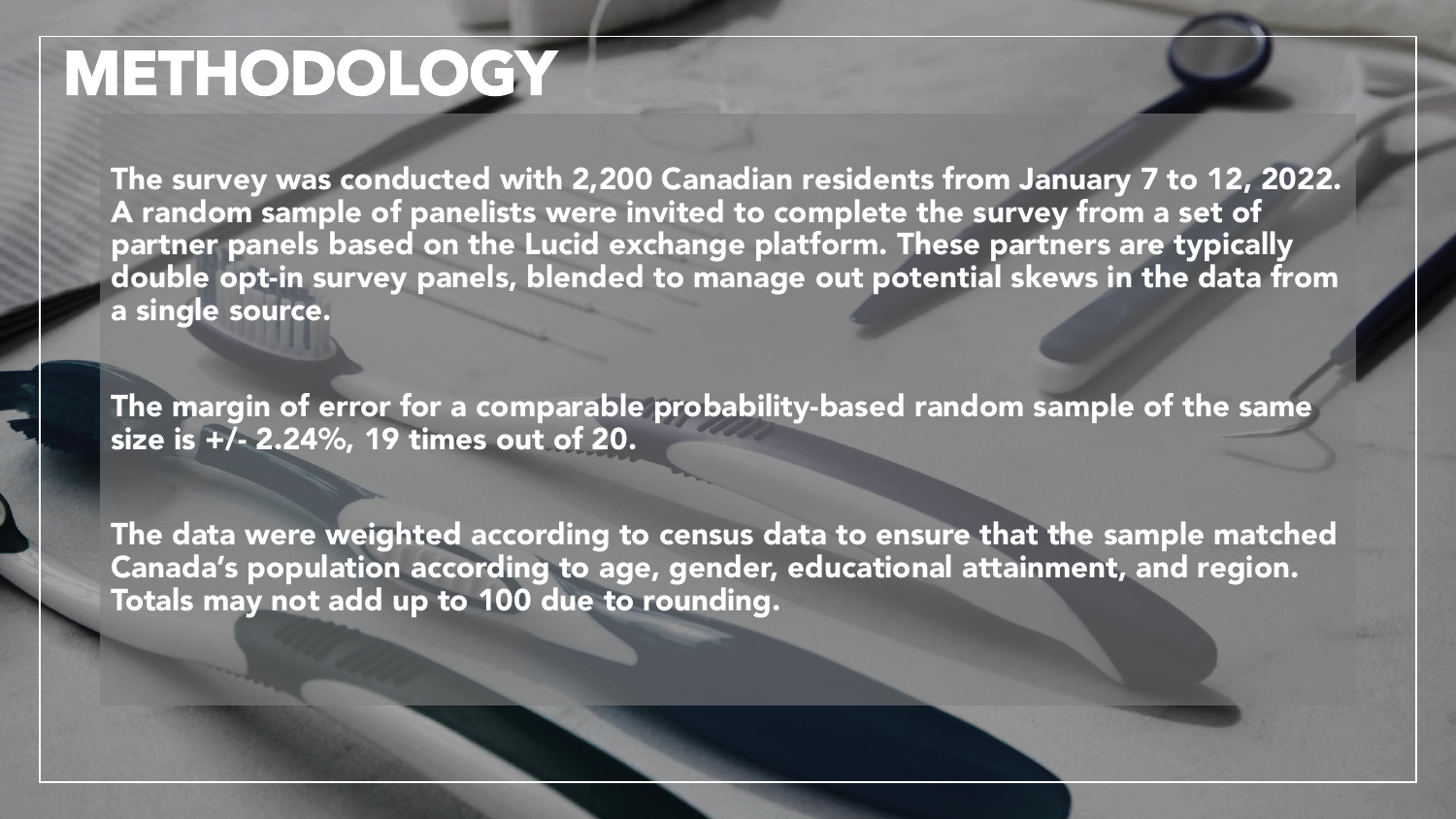## KEY FINDINGS

- 1. Most Canadians give the state of oral care for older Canadians and seniors care a poor rating.
	- Well over half of Canadians say older adults and seniors face serious problems with financial constraints, a lack of support programs, and a lack of education and awareness for oral health both as on it's own and how it impacts their health overall.
- 2. When it comes to oral health services in long-term care, among those with an opinion, most are likely to say these services are non-existent or minimal (47%). Few say the services are satisfactory (14%) and even fewer give them an excellent/good rating  $(7%)$ .
- 3. Canadians are supportive of both proposed solutions:
	- 86% support federal government funding for preventive and basic oral health treatments for low-income seniors.
	- 88% say it's important to have oral health included in national standards of care for seniors in long-term care homes.
- 4. Support is more intense among older Canadians and NDP voters, but overall support is quite universal across age, gender and region. Among all ages, genders, and regions less than 10% oppose or feel these policies are not important.



**ABACUS D**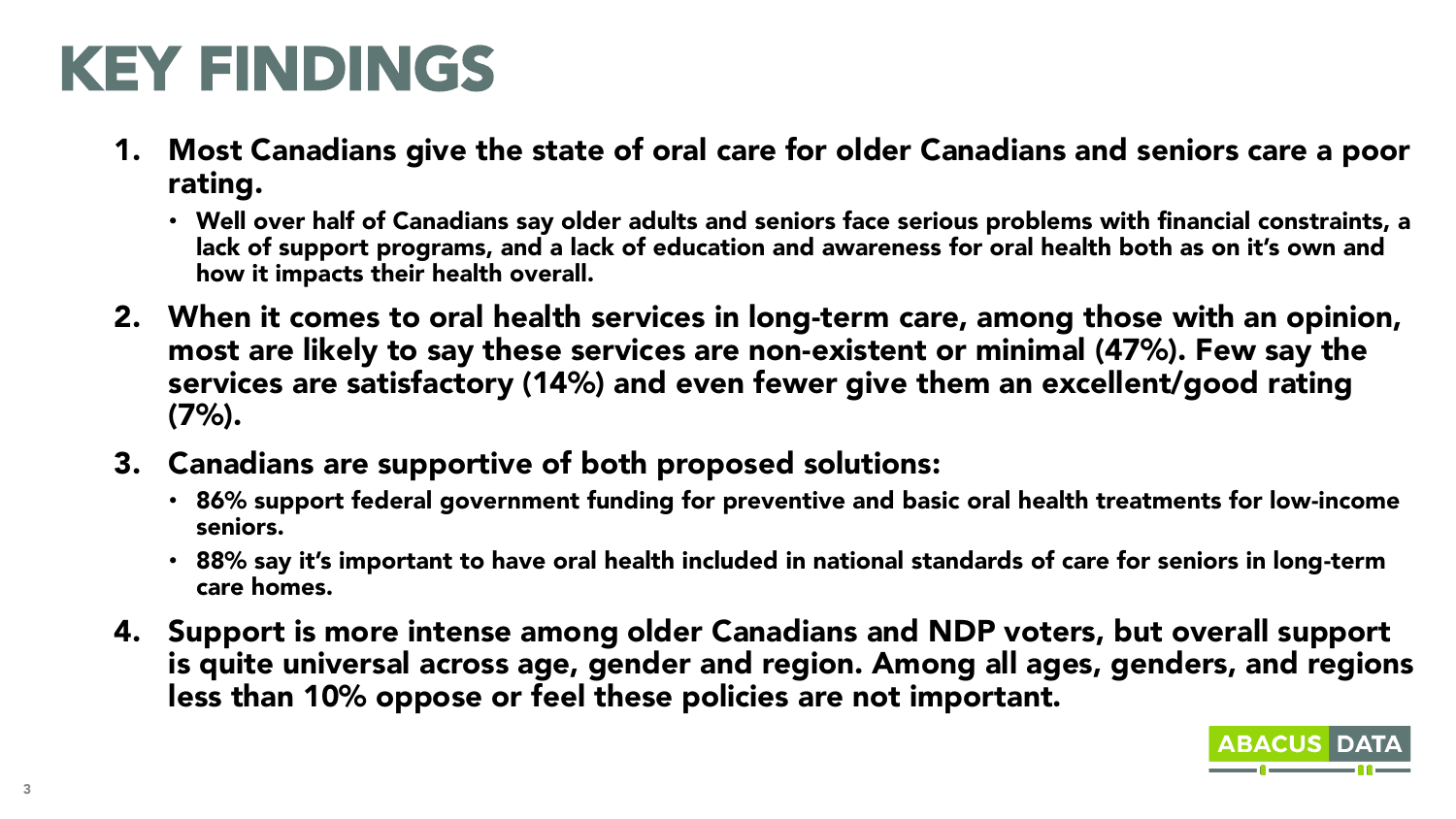#### A MAJORITY OF CANADIANS IDENTIFY MAJOR CHALLENGES FOR SENIOR'S AND OLDER ADULTS ORAL HEALTH INCLUDING FINANCIAL, ACCESSIBILITY AND EDUCATIONAL/ AWARENESS CHALLENGES

40% 33% 22% 21% 19% 16% 40% 39% 42% 40% 38% 29% 15% 22% 29% 30% 34% 36% Financial constraints faced by seniors that makes it hard for them to pay for oral health services A lack of adequately funded government programs for seniors to support their oral health Restricted mobility to physically attend appointments Lack of awareness of the importance of oral health to their overall health Lack of education or awareness on proper oral health care for seniors Difficulty finding dental/dental hygiene professionals in their communities ■ Very serious problem Berious problem Minor problem Not a problem at all

Over 50% of Canadians believe there are a variety of serious problems for oral health of older adults and seniors including:

6%

79%

% VERY SERIOUS/ **SERIOUS** PROBLEM

72%

64%

61%

57%

45%

6%

7%

9%

8%

19%

- Financial constraints to pay for services
- A lack of adequately funded support programs for senior's to manage oral health
- Challenges with restricted mobility
- And a lack of awareness and education for oral care, including how oral care impacts overall health

**ABACUS DA** 

Thinking about the oral health of older adults and seniors, to what extent do you feel each of the following is a problem in Canada?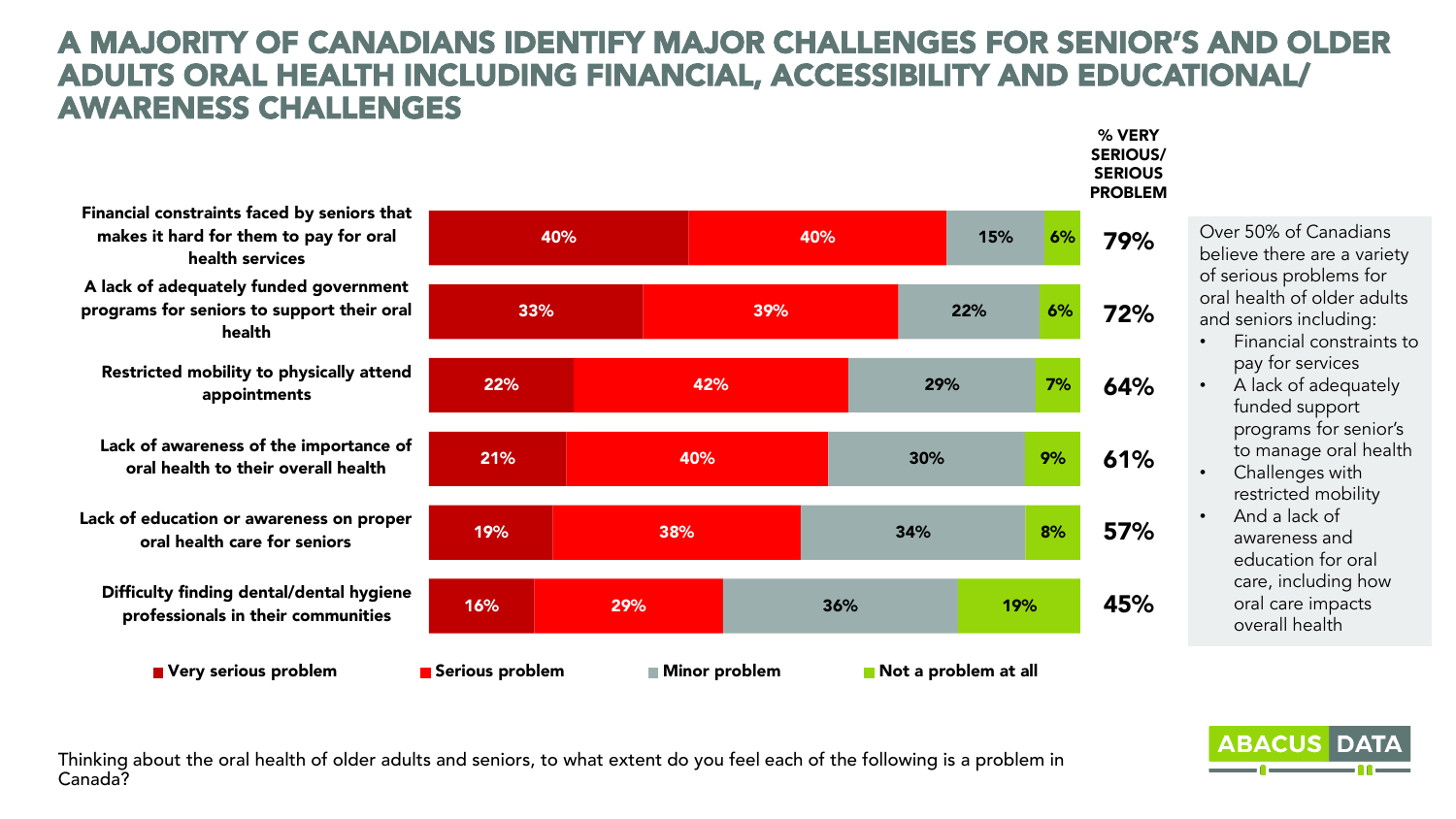### CANADIANS MOST LIKELY TO SAY THE STATE OF ORAL HEALTH SERVICES IN LONG-TERM CARE HOMES IS NON-EXISTENT, MINIMAL

Criticism about the state of oral health services in



Which of the following best describes your impression of the current state of oral health services in long-term care homes?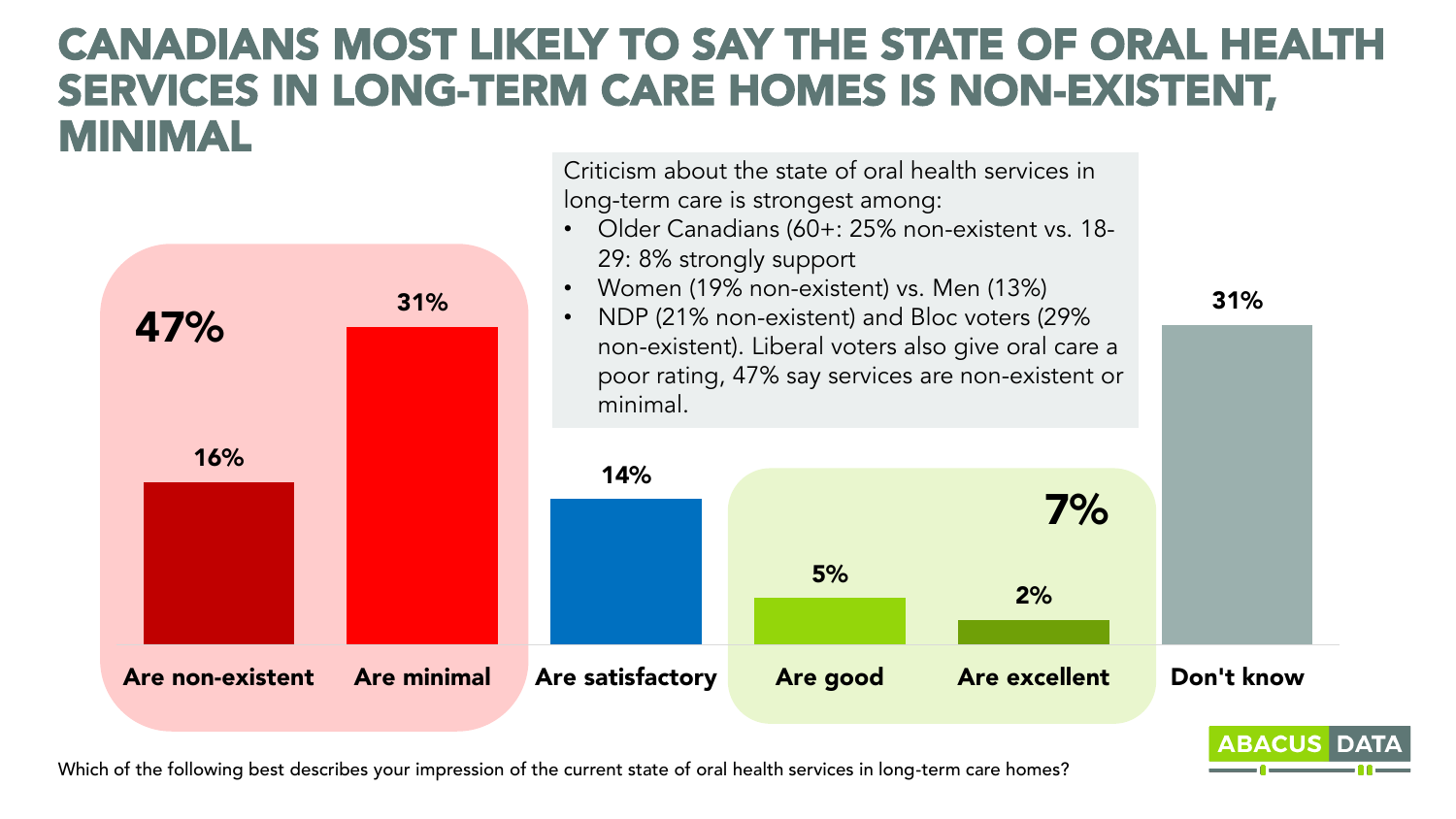### ORAL HEALTH SERVICES IN LONG-TERM CARE HOMES

|                                | Canada                    | 16%                  | 31%                       | 14%               | 5% 2%           | 31%                                  |
|--------------------------------|---------------------------|----------------------|---------------------------|-------------------|-----------------|--------------------------------------|
|                                |                           |                      |                           |                   |                 |                                      |
| <b>REGION</b>                  | BC                        | 16%                  | 33%                       | 16%               | 4% 3%           | 28%                                  |
|                                | <b>AB</b>                 | 19%                  | 34%                       |                   | 5% 1%<br>13%    | 29%                                  |
|                                | SK/MB                     | 17%                  | 34%                       |                   | 15%<br>2%%      | 31%                                  |
|                                | ON                        | 14%                  | 33%                       | 14%               | 5% 2%           | 33%                                  |
|                                | $\alpha$                  | 19%                  | 26%                       | 14%               | 5%<br>3%        | 33%                                  |
|                                | <b>ATL</b>                | 12%                  | 29%                       | 17%               | 2%<br>10%       | 29%                                  |
|                                | 18 to 29                  | 8%                   | 30%                       | 19%               | 6%<br>4%        | 33%                                  |
| <b>AGE</b>                     | 30 to 44                  | 10%                  | 32%                       | 19%               | 7%<br>5%        | 26%                                  |
|                                | 45 to 59                  | 17%                  | 31%                       | 15%               | 4% 2%           | 32%                                  |
|                                | 60 and over               | 24%                  | 32%                       |                   | 293%<br>7%      | 35%                                  |
| <b>GENDER</b>                  |                           |                      |                           |                   |                 |                                      |
|                                | <b>Male</b>               | 13%                  | 31%                       | 17%               | 6%<br>4%        | 29%                                  |
|                                | Female                    | 19%                  | 31%                       | 12%               | 3%1%            | 33%                                  |
|                                | <b>Conservative Party</b> | 17%                  | 28%                       | 15%               | 4%<br><b>5%</b> | 30%                                  |
| <b>2021 VOTE</b>               | <b>Liberal Party</b>      | 13%                  | 34%                       | 18%               | 4% 3%           | 27%                                  |
|                                | <b>NDP</b>                | 21%                  | 34%                       |                   | 4% 1%<br>12%    | 28%                                  |
|                                | <b>Green Party</b>        | 19%                  | 38%                       |                   | 3% <br>8%<br>8% | 24%                                  |
| <b>Bloc Quebecois</b>          |                           | 29%                  |                           | 28%               | 0986<br>10%     | 31%                                  |
| <b>Peoples Party of Canada</b> |                           | 20%                  | 23%                       | 14%               | 7%<br>2%        | 33%                                  |
|                                |                           |                      |                           |                   |                 |                                      |
| Services are non-existent      |                           | Services are minimal | Services are satisfactory | Services are good |                 | Don't know<br>Services are excellent |



Which of the following best describes your impression of the current state of oral health services in long-term care homes?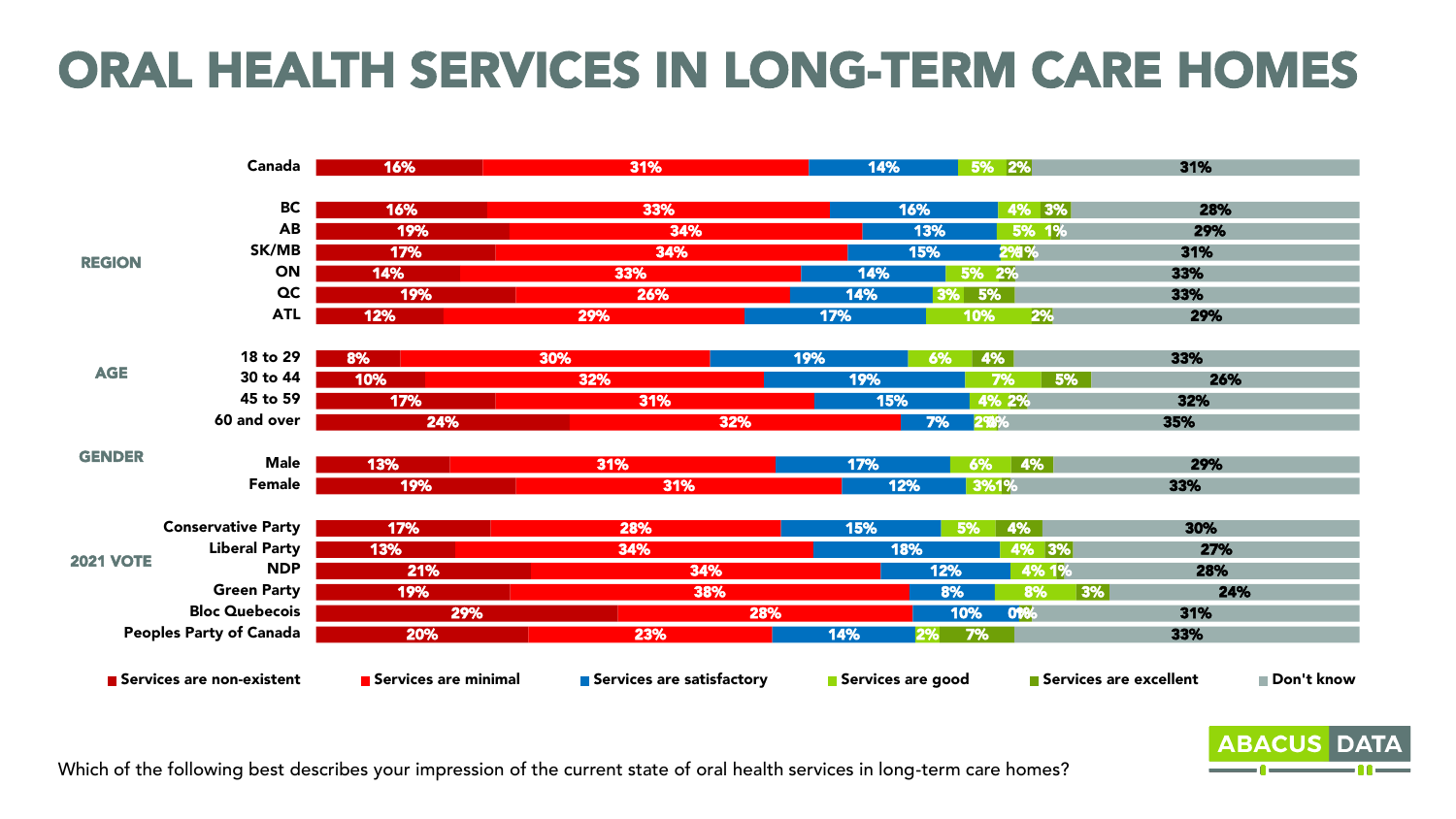### A LARGE MAJORITY SUPPORT FEDERAL GOV'T FUNDING OF PREVENTIVE AND BASIC ORAL HEALTH TREATMENTS FOR LOW-INCOME SENIORS



Would you support or oppose the Federal Government funding a range of oral health preventive and basic treatment services at no cost for low-income seniors?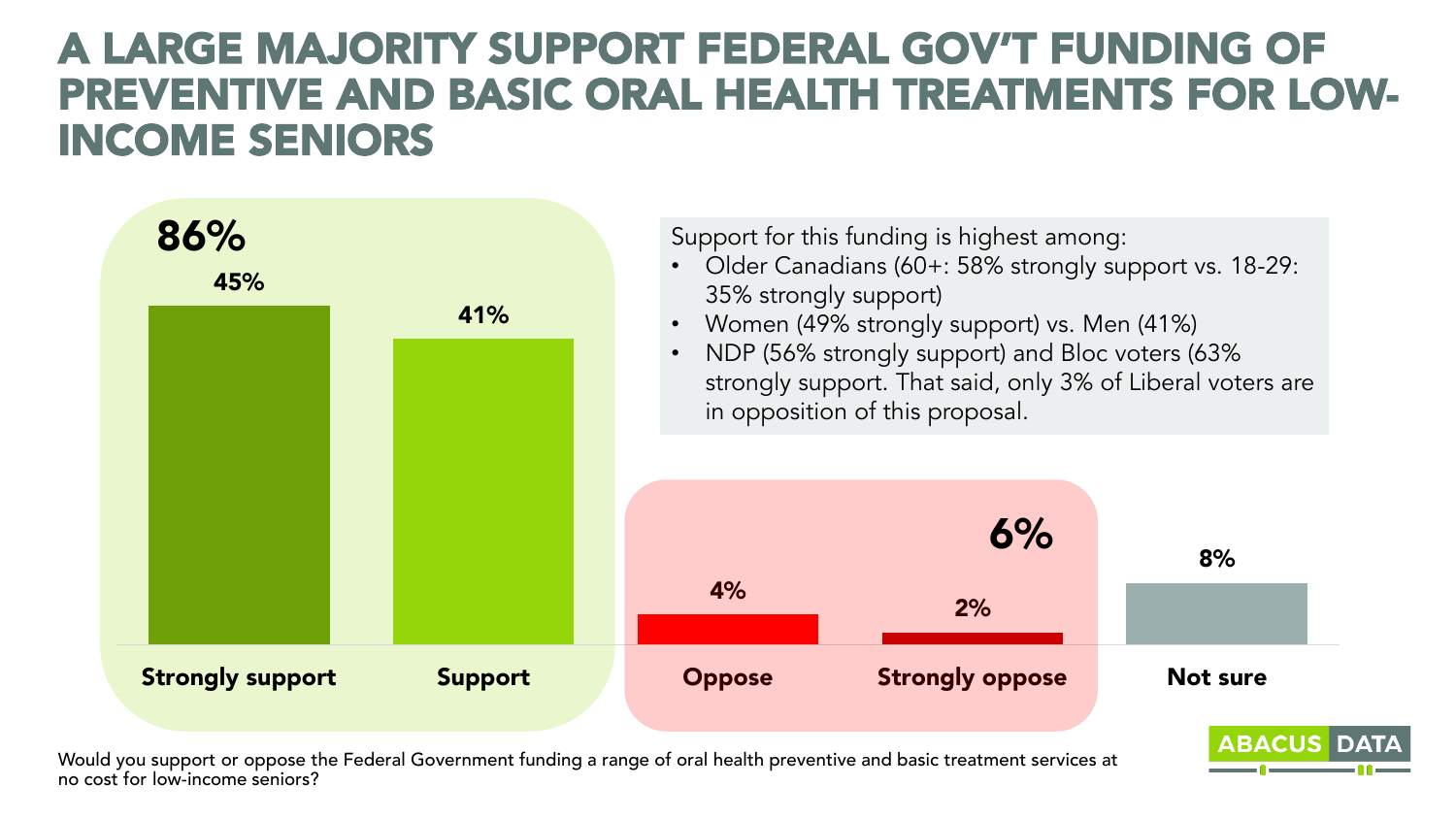### FEDERAL GOVERNMENT FUNDING ORAL HEALTH FOR LOW-INCOME SENIORS



Would you support or oppose the Federal Government funding a range of oral health preventive and basic treatment services at no cost for low-income seniors?

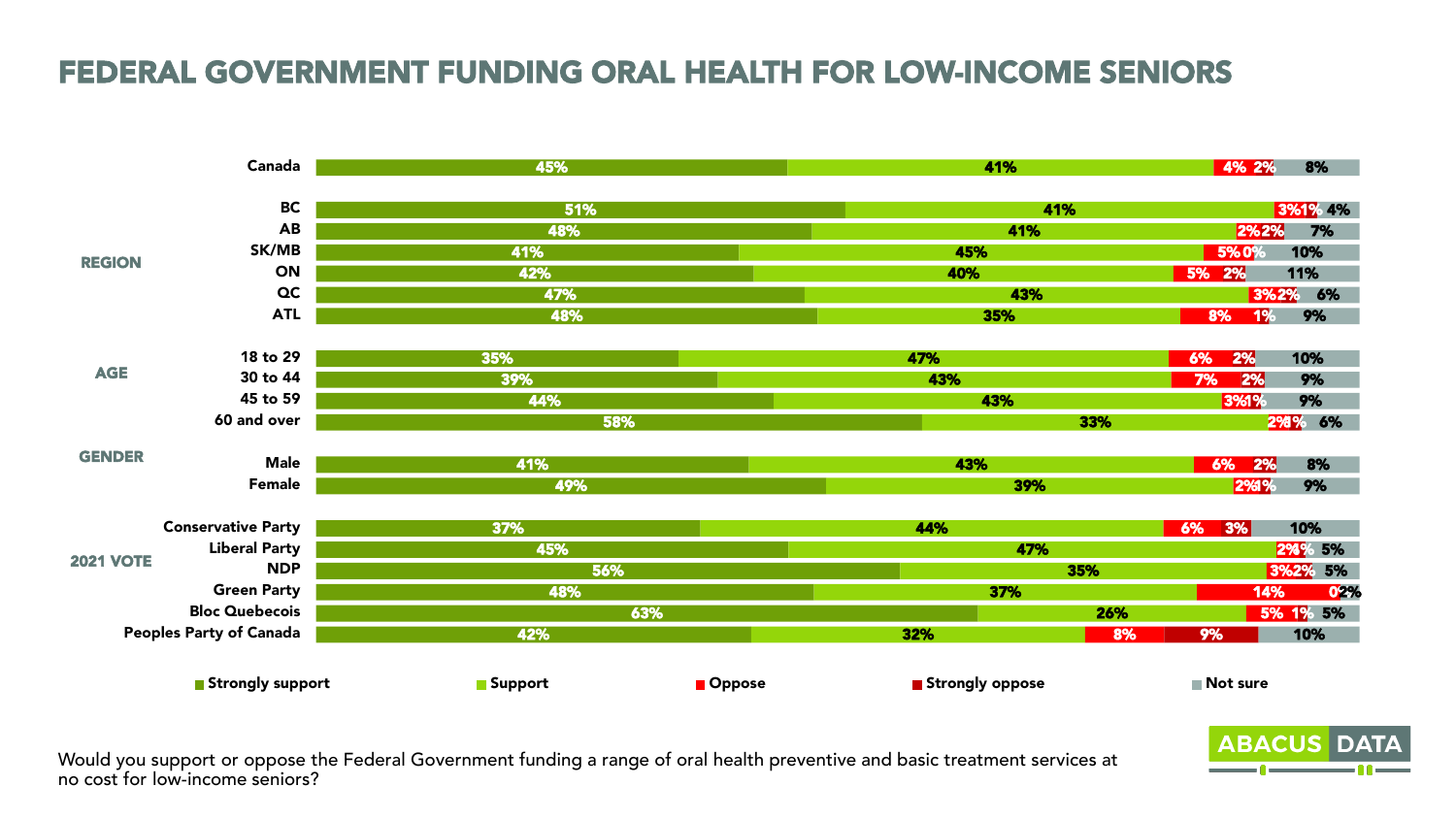### NEARLY ALL CANADIANS WANT TO SEE ORAL HEALTH INCLUDED IN NATIONAL STANDARDS OF CARE FOR SENIORS IN LONG-TERM CARE **HOMES**



As you might know, the Federal Government has committed to developing national standards for seniors living in long-term care homes. How important, if at all, is it for oral health to be included in the national standards of care for all residents of long-term care homes?